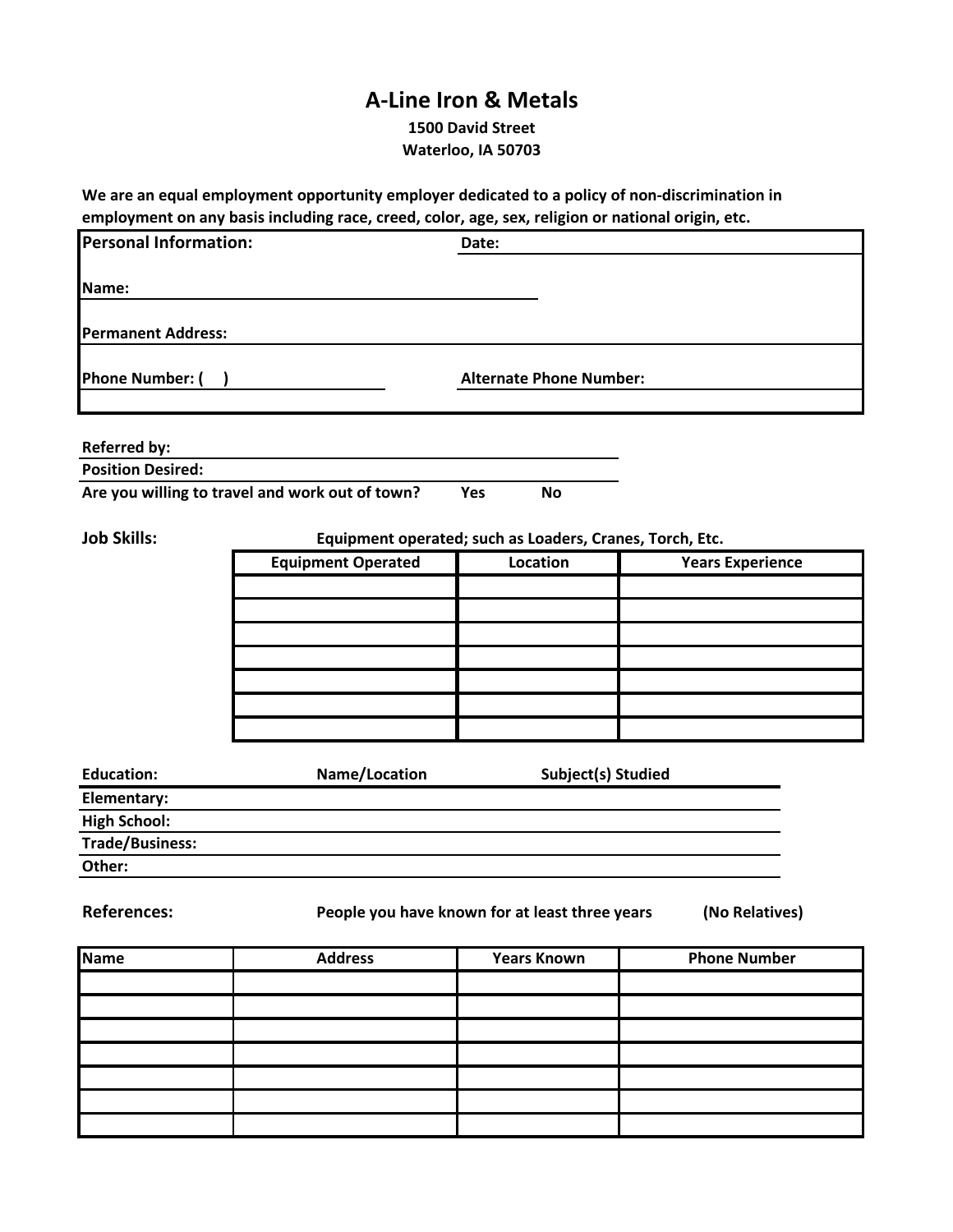## **Employment History: List previous employers up to 10 years beginning with most recent**

## **Who is your current employer?**

| Dates of<br><b>Service</b> | <b>Employer</b> | <b>Reason for</b><br>Leaving | Phone<br><b>Number</b> | Contact |
|----------------------------|-----------------|------------------------------|------------------------|---------|
| From:                      |                 |                              |                        |         |
| To:                        |                 |                              |                        |         |
| From:                      |                 |                              |                        |         |
| To:                        |                 |                              |                        |         |
| From:                      |                 |                              |                        |         |
| To:                        |                 |                              |                        |         |
| From:                      |                 |                              |                        |         |
| To:                        |                 |                              |                        |         |
| From:                      |                 |                              |                        |         |
| To:                        |                 |                              |                        |         |
| From:                      |                 |                              |                        |         |
| To:                        |                 |                              |                        |         |
| From:                      |                 |                              |                        |         |
| To:                        |                 |                              |                        |         |
| From:                      |                 |                              |                        |         |
| To:                        |                 |                              |                        |         |
| From:                      |                 |                              |                        |         |
| To:                        |                 |                              |                        |         |
| From:                      |                 |                              |                        |         |
| To:                        |                 |                              |                        |         |

**Have you ever been convicted of a felony/misdemeanor? If so, please explain:**

**Do you have any physical condition which may limit your ability to perform the position applied for?**

**If so, please explain:**

**Subjects of special interest/hobbies?**

**In case of emergency notify: (Name, address, phone #, relationship)**

**Alternate emergency contact: (Name, address, phone #, relationship)**